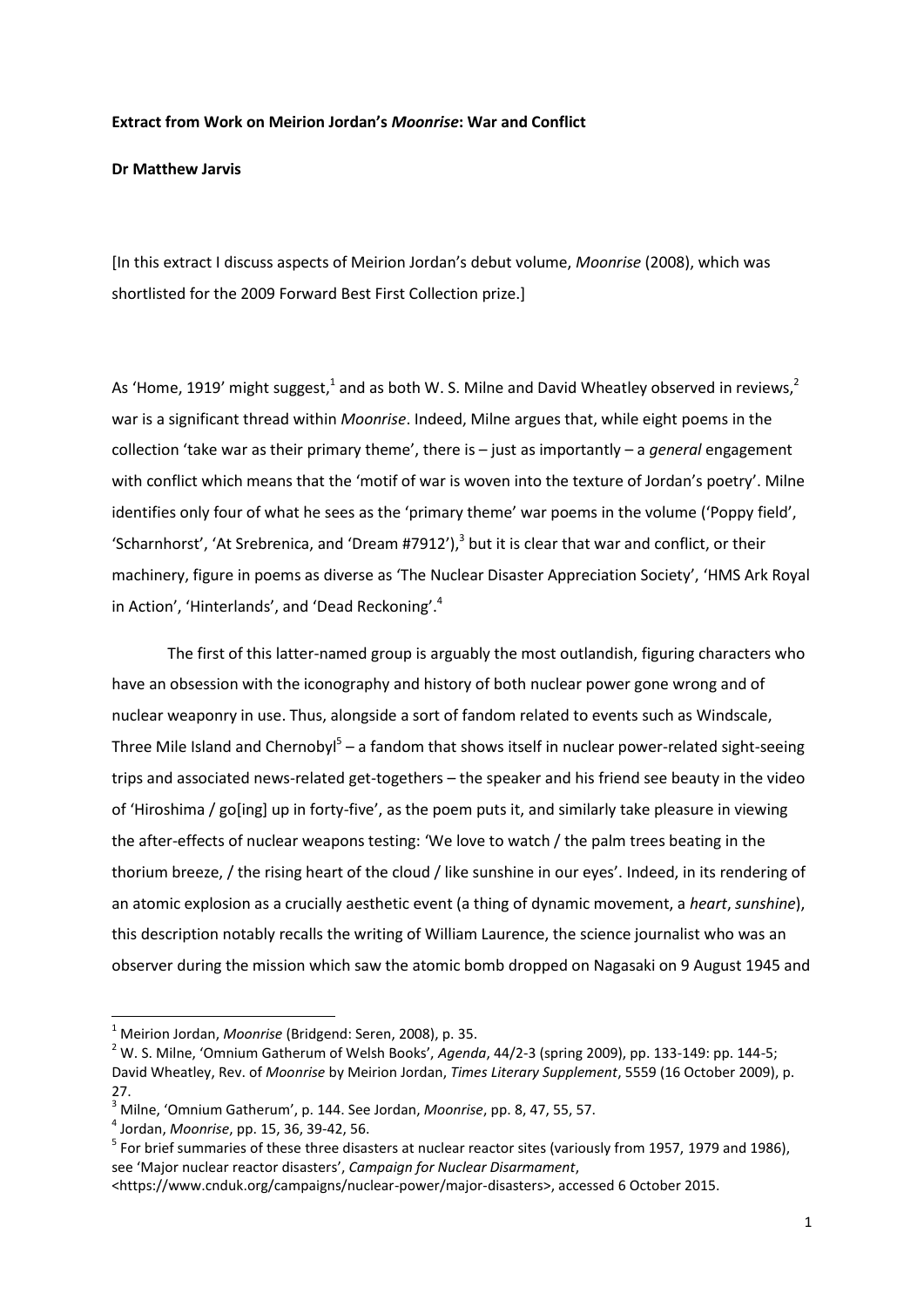whose account of the event emphasizes, precisely, the colours, shapes and movements of the explosion. For example, towards the end of a narrative that becomes increasingly awe-struck, Laurence tells how, as part of the mushroom cloud moved away, 'it changed its shape into a flowerlike form, its giant petal curving downward, creamy white outside, rose-colored inside'.<sup>6</sup> Whilst there is thus an identifiable heritage to the sort of aesthetic response to nuclear explosions that Jordan imagines here, it is – at least initially – much harder to detect the 'Welsh-inflected' element that David Wheatley sees in what he calls the 'quirky fantasy' of this poem.<sup>7</sup> There is, for example, no overt Welsh reference in the piece, nor is there anything which suggests a Wales-rooted form of language in Jordan's mode of expression. However, it might conceivably be possible to ascribe to the poem a sensibility which is based in a broad cultural awareness that *Wales itself suffered significantly from the fallout of the 1986 Chernobyl disaster*: as a 2011 CND briefing explains, 'In Britain, the areas worst affected were the hill farms of North Wales, Cumbria and South Western Scotland, where the sheep were now eating contaminated grass' as a result of which, even in 2011, CND could report that 'there are still restrictions on sheep in some areas of North Wales and Cumbria'.<sup>8</sup> Whether or not such a Wales-based association is viable – and it is certainly the case that nuclear fallout is part of Wales's material history in the period of Merion Jordan's own life – Wheatley's assessment that this is a poem of 'bitter ironies' is immediately easier to appreciate: in Jordan's vision here, disaster and the potential for mass destruction become a form of entertainment. However, I would suggest that Jordan takes this approach not to mock his poem's characters in some simplistic way, but rather as an attempt to explore how human beings may respond to and attempt to cope with the horrors of catastrophe – in this case, by turning such horrors, precisely, into entertainment. Indeed, the poem *itself* arguably constitutes just such an attempt to deal with the spectre of technological terrors – specifically by framing them within, and thus by associating them with, the absurdities it portrays. In other words, and to put it simply, in the ludicrous behaviour of its central characters, this poem moves to make a joke out of terror (or death) itself.

**.** 

<sup>6</sup> Quoted in Craig Nelson, *The Age of Radiance: The Epic Rise and Dramatic Fall of The Atomic Era* (London: Scribner, 2014), p. 218.

<sup>7</sup> Wheatley, Rev. of *Moonrise*, p. 27.

<sup>8</sup> *Remember Chernobyl: A Continuing Nuclear Tragedy* (London: Campaign for Nuclear Disarmament, 2011), <https://www.cnduk.org/campaigns/nuclear-power/remember-chernobyl/item/download/225>, accessed 7 October 2015, p. 3. The CND website provides an updated text which notes that 'The final restrictions on sheep movement in England and Wales were only lifted in 2012, twenty six years after the disaster': 'Remember Chernobyl: A Continuing Nuclear Tragedy', *Campaign for Nuclear Disarmament*, <https://www.cnduk.org/campaigns/nuclear-power/remember-chernobyl>, accessed 7 October 2015.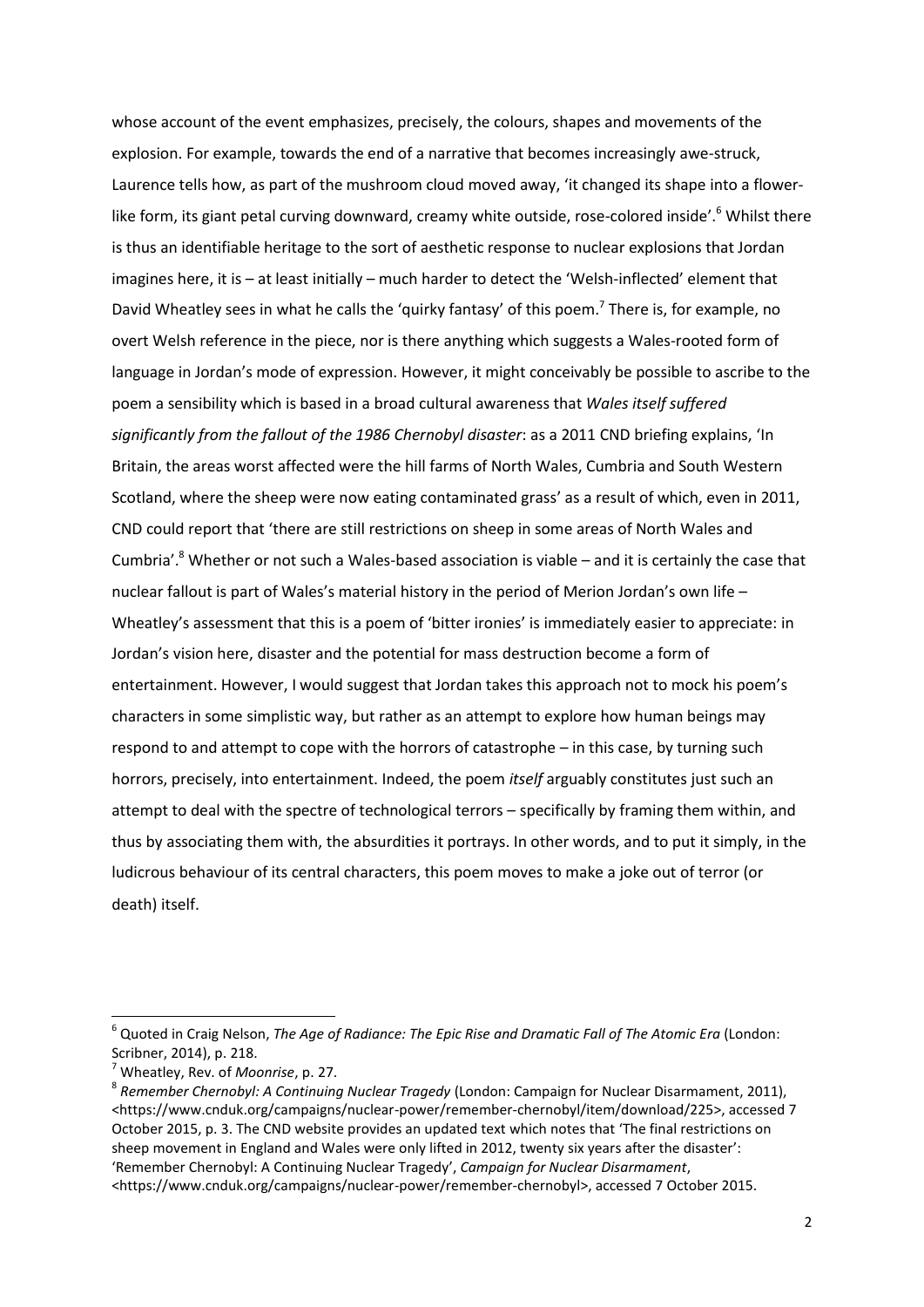By strong contrast, the four-poem sequence 'Hinterlands' is a far more immediately serious engagement with notions of conflict. $9$  Here, then, an unspecified and ambiguous conflict (that is suggested over the course of the sequence as a whole) sees the (likewise unspecified) protagonists of the sequence called away from their 'valley' – a hint there, perhaps, of Jordan's south Wales origins? – to some 'eternal city'. The first poem of the sequence ('The Radio') suggests some sort of call for support, from the centre to the 'provinces'; the second ('Hinterlands') gives sight of 'the enemy flocking in dark clouds / on the horizon'; and the third ('Artifacts') looks 'Ten thousand miles down' to where 'our city bathes in radiation' (an interesting return, in itself, to motifs of nuclear destruction). The fourth poem ('Inscriptions') then seems to acknowledge the speakers as 'invaders', and suggests their existence within a highly administered, war-focused society in lines that seem to offer up a degree of political satire on a state's willingness to sacrifice both freedoms and citizens to the prosecution of its military engagements:

> All mail is now administered by the war graves commission: only the dead may send or open letters. Our young are shrink-wrapped and delivered to war in a distant country, to think of them condemns the soul to auction.

With their reference to a shipping-off of the young to conflict in 'a distant country', these lines could very readily be contextualised by their emergence in a decade which saw major UK armed involvement in both Iraq and Afghanistan. $^{10}$  But like the possible material context of Wales's Chernobyl fallout for 'The Nuclear Disaster Appreciation Society', there is no overt textual evidence for such an assertion and it is thus wise to bear in mind John Redmond's recent caution against tooready critical reliance on reading poetic texts within the context of what he calls 'public narratives'.<sup>11</sup> Against this, however, there are, in this final poem of the 'Hinterlands' sequence, strong hints of a

 9 Jordan, *Moonrise*, pp. 39-42.

<sup>&</sup>lt;sup>10</sup> 'US troops led the invasion of Iraq in March 2003, in coalition with the UK and other nations. [...] British forces peaked at 46,000 during the invasion phase and then fell away year on year to 4,100 in May 2009 when the UK formally withdrew from Iraq': 'Iraq War in Figures', *BBC News*, 14 December 2011, <http://www.bbc.co.uk/news/world-middle-east-11107739>, accessed 7 October 2015. UK involvement in the Afghanistan War (in which around 140,000 UK troops served) ran from the start of the conflict in 2001 until the formal end of 'British combat operations in the country' in October 2014: 'UK Ends Afghan Combat Operations', *BBC News*, 26 October 2014, <http://www.bbc.co.uk/news/uk-29776544>, accessed 7 October 2015.

<sup>11</sup> John Redmond, *Poetry and Privacy: Questioning Public Interpretations of Contemporary British and Irish Poetry* (Bridgend: Seren, 2013), p. 14.